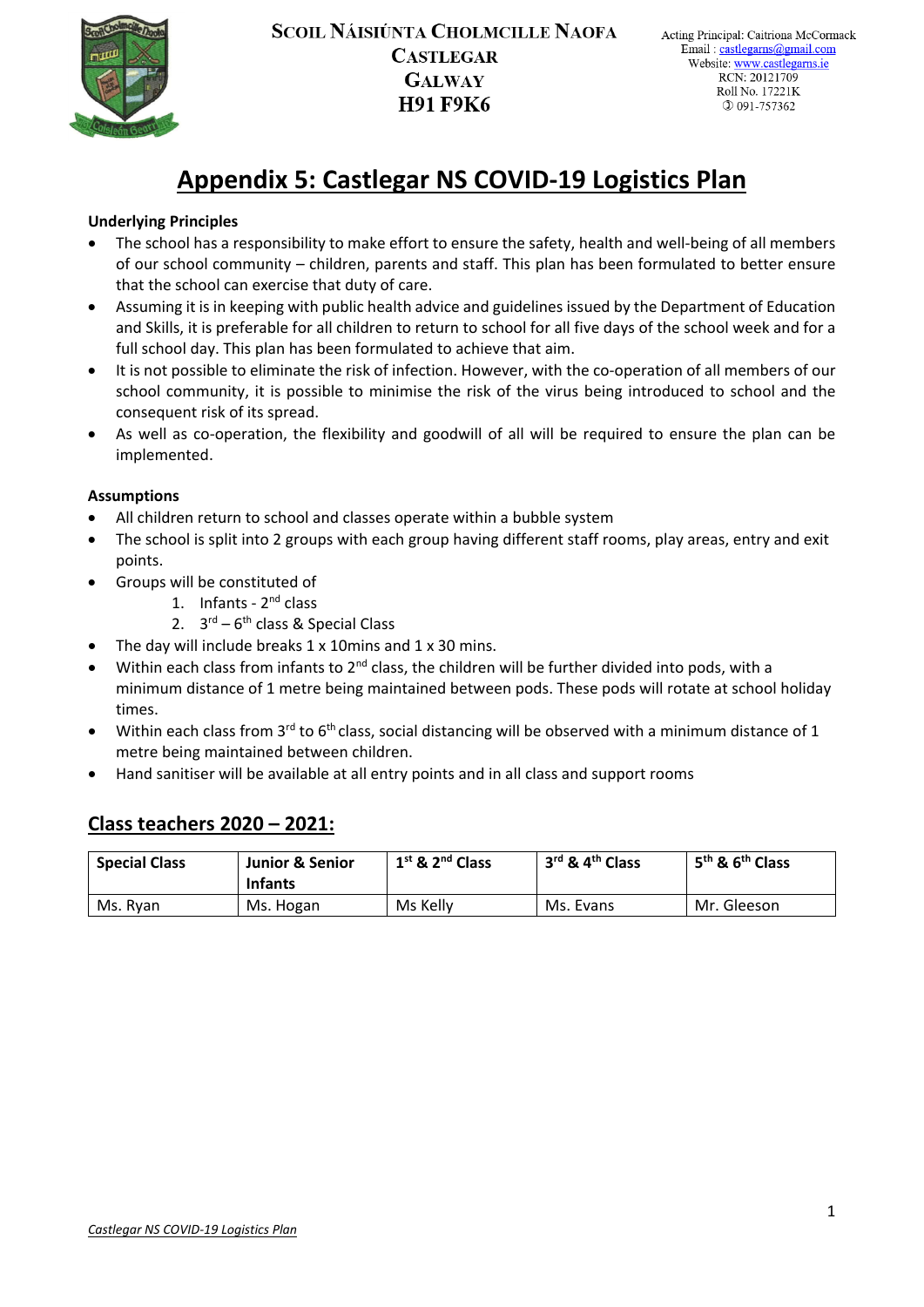

# **Drop off & pick up**



**Please only drop your child(ren) at 8:50am to avoid the situation where they are mixing with others.**

- Children in the special class will enter as normal under the guidance of their escort.
- Children in Infants to 2nd class can be dropped off at the new main front gate (see **blue star on drop off map**) and can go their designated yard area until the bell rings.
- Children in 3rd to 6th class can be dropped off at the AstroTurf gate by the main car park (see **yellow star on drop off map**) and can go their designated yard area until the bell rings.
- Please remain in your car when dropping your child off and adhere to the school traffic management procedures.
- A staff member will guide the children to their designated yard area.
- Every effort must be made to have children at school before 9am, at this time, school doors will be lock for health and safety reasons.
- Children who arrive after 9am, guardian must phone the office and the child(ren) must be signed in by a parent/adult at the school gate.

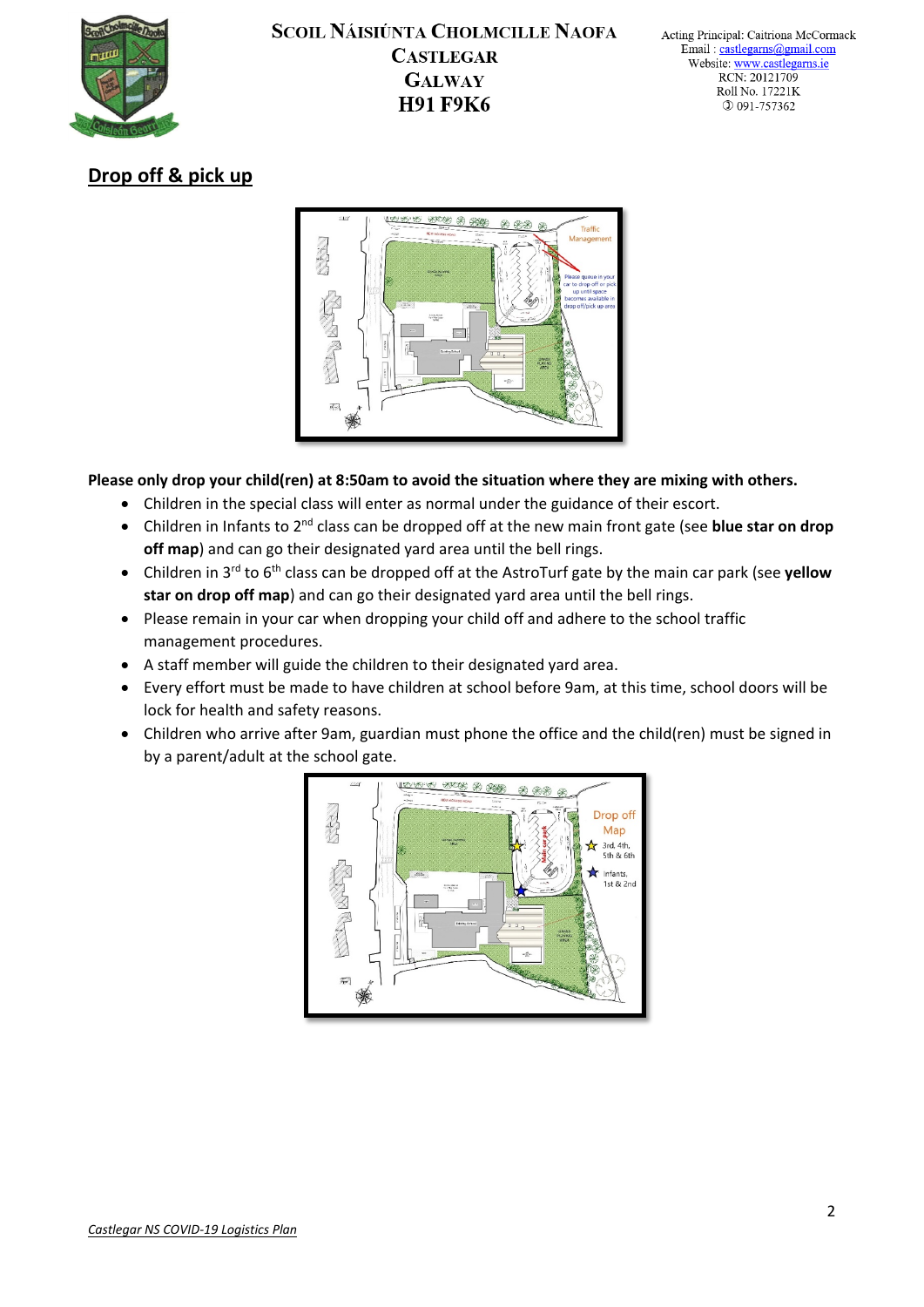

#### **Collection of Children during the School Day**

If an adult has to collect a child during the course of the school day, the following arrangements will apply

- A phone call should be made to the office to inform the school of an early pick up, preferably with one days' notice if possible.
- When the adult arrives at the school, they should phone the office to say they have arrived.
- The child will be brought from their class to the adult by a member of staff.
- No adult should enter the school building, unless invited to do so.

#### **Children must be picked up promptly at their designated pick up time and place:**

- Children in the special class will leave school as normal under the guidance of their escort.
- **Children in the Infant classroom will be picked up at 12pm each day until Friday the 11th of September from the main school door (please see yellow star on pick up map).**
- Thereafter infants will be picked up at 1:30pm from the main school door (please see **yellow star on pick up map**)
- Children in 1st & 2nd class will be picked up at 2:30pm from the main school door (please see **yellow star on pick up map**)
- Children in 3<sup>rd</sup> & 4<sup>th</sup> class will be picked up at 2:30 pm from the GP room fire escape (please see **green star on pick up map**)
- Children in 5<sup>th</sup> & 6<sup>th</sup> class will be picked up at 2:30 pm from the AstroTurf gate by the main car park (please see **blue star on pick up map**)
- Children will be released to parents once the car can be seen by the class teacher, please remain in your car and adhere to the traffic management plan procedures until your child is released.



It is so important that all parents adhere to the drop-off and collection plans as outlined above and ensure that all adults do not come within 2m of each other at any time.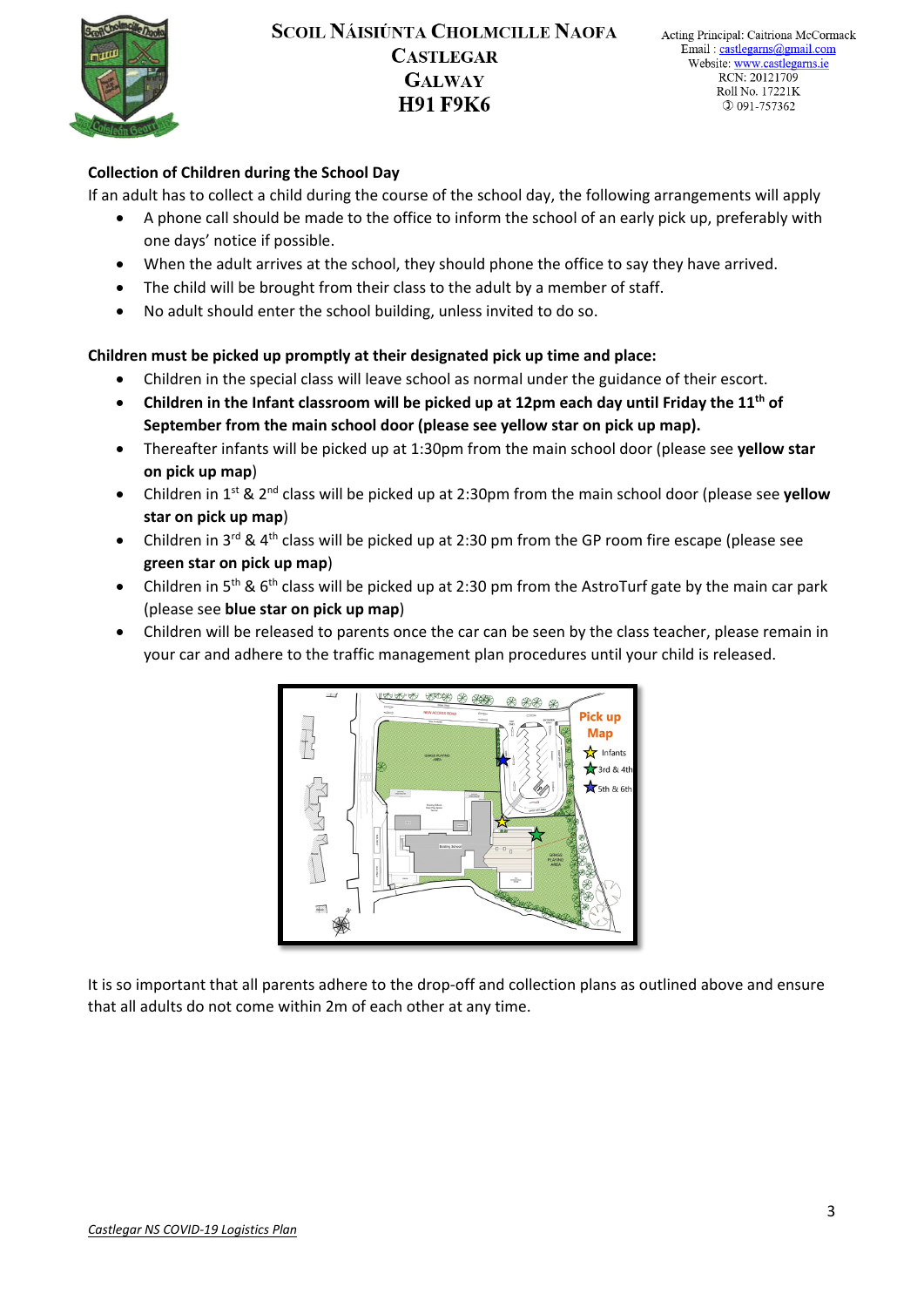

### **Classroom layouts**

- Each classroom will be adapted to accommodate social distancing.
- Windows will be left open to help ventilate classrooms at intervals during the day. We would ask that children wear an extra base layer during colder periods and always bring a coat to school.
- Special Class
	- o Each child will have their own individual Teacch station.
	- o Please ensure your child has all equipment needed for school. Pencils, rubbers, colouring pencils, toppers etc and that each item is clearly labelled with his/her name.
	- o Sharing of personal equipment/resources/books is strictly not allowed.
	- o We ask that children have two pencil cases, one for home and **one pencil case to be left permanently in school**, clearly labelled with your child's name.
- Infants to 2<sup>nd</sup> class
	- o Pods of 4/5 children will be created in the classroom and each pod will be seated at least 1m away from others.
	- o These pods may rotate at mid-term breaks and other school holidays.
	- o The school will provide all necessary stationary supplies, as stated on your booklist, this is covered in the book rental fee.
	- o This stationary will be stored individually per child and will not be shared amongst other children.
	- o Sharing of personal equipment/resources/books is strictly not allowed.
- $3<sup>rd</sup>$  to  $6<sup>th</sup>$  class
	- o each child will be seated at least 1m from all other children.
	- $\circ$  Please ensure your child has all equipment needed for school. Pencils, rubbers, colouring pencils, toppers etc and that each item is clearly labelled with his/her name.
	- o Sharing of personal equipment/resources/books is strictly not allowed.
	- We ask that children have two pencil cases, one for home and **one pencil case to be left permanently in school**, clearly labelled with your child's name.

### **Ventilation:**

The following practical measures for the deployment of good ventilation practices in schools will be adopted in Castlegar NS:

- Windows will be open as fully as possible when classrooms are not in use (e.g. during break-times or lunch-times (assuming not in use) and also at the end of each school day) and partially open when classrooms are in use. It is worth noting that windows do not need to be open as wide in windy/colder weather in order to achieve the same level of airflow into the classroom. This will assist in managing comfort levels in classrooms during periods of colder weather.
- All windows and air vents can be accessed and opened.
- Rooms will be well ventilated before occupancy each day. This will be achieved by ensuring that at the end of the school day each evening, the windows in each room will be opened (as wide as practical and safe while also considering security issues) for at least 15 minutes to ventilate the room fully.
- Windows will be open at break times and at lunchtimes for at least 15 minutes where possible.
- Classrooms will maintain partially opened windows as per guidance below to keep the room fresh and prevent stuffiness and condensations etc.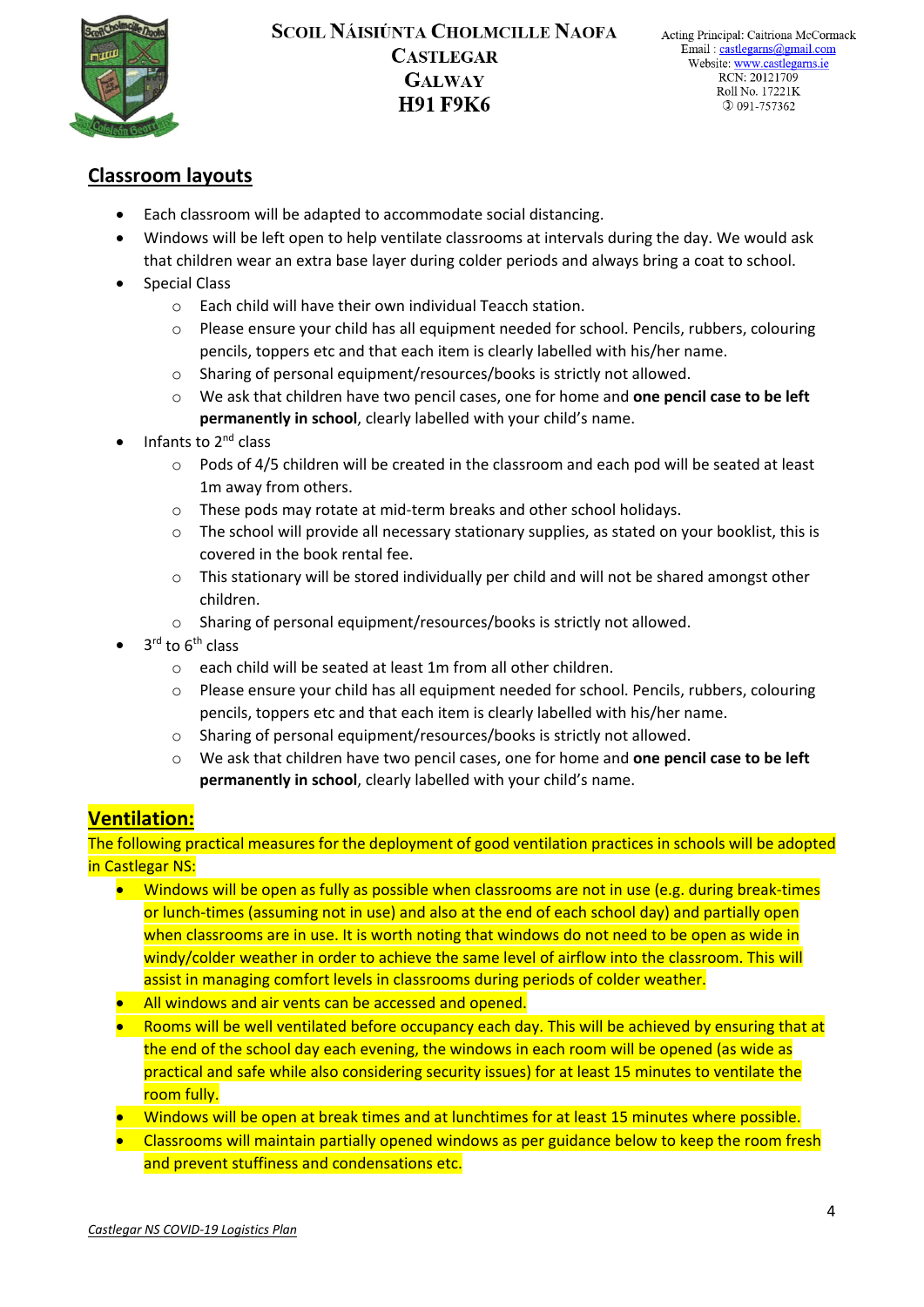

- Achieving fresh air via a number of windows partially opened as required rather than one window fully open can help to maximise the use of window driven natural ventilation distribution across the room without causing discomfort.
- In colder weather any local chilling effect will be offset by partially opening the windows nearest and above the radiators.
- It is ensured that air movement is not blocked by furniture or window blinds and curtains.
- **Rooms with adequate fresh air should not be stuffy or have condensation on the window glass.**
- It is ensured that all permanent ventilation openings in rooms are fully open and not blocked by wall hangings etc.
- Corridors will be ventilated before and after break times by opening doors etc.
- Internal doors into classrooms will be kept open to assist with increasing air movement and ventilation.
- It is ensured that there is appropriate ventilation of staffrooms, offices and other areas used primarily by staff. Windows will be opened each morning in common areas.

### **Shared Equipment**

• By necessity, some classroom equipment needs to be shared including tablets, laptops and the equipment used for structured activities and play in Infant classrooms. Cleaning of such shared equipment with wipes or other cleaning products will take place at regular intervals to minimise the risk of the spread of infection.

### **School Uniform:**

- Full school uniform must be worn each day. The department of education says "the HPSC has not issued public health advice regarding the wearing of school uniforms." Therefore, current policy on the wearing of uniforms remains unchanged. We advise the regular washing of uniforms.
- **NB: Children do not need to have indoor shoes or slippers.**

#### **School Lunches:**

- School lunches will be available through Treat Café as in previous years. Menus will be issued in the second week of school, and a selection of items will be provided in the first week.
- **All food waste must be brought home daily in your child's bag**.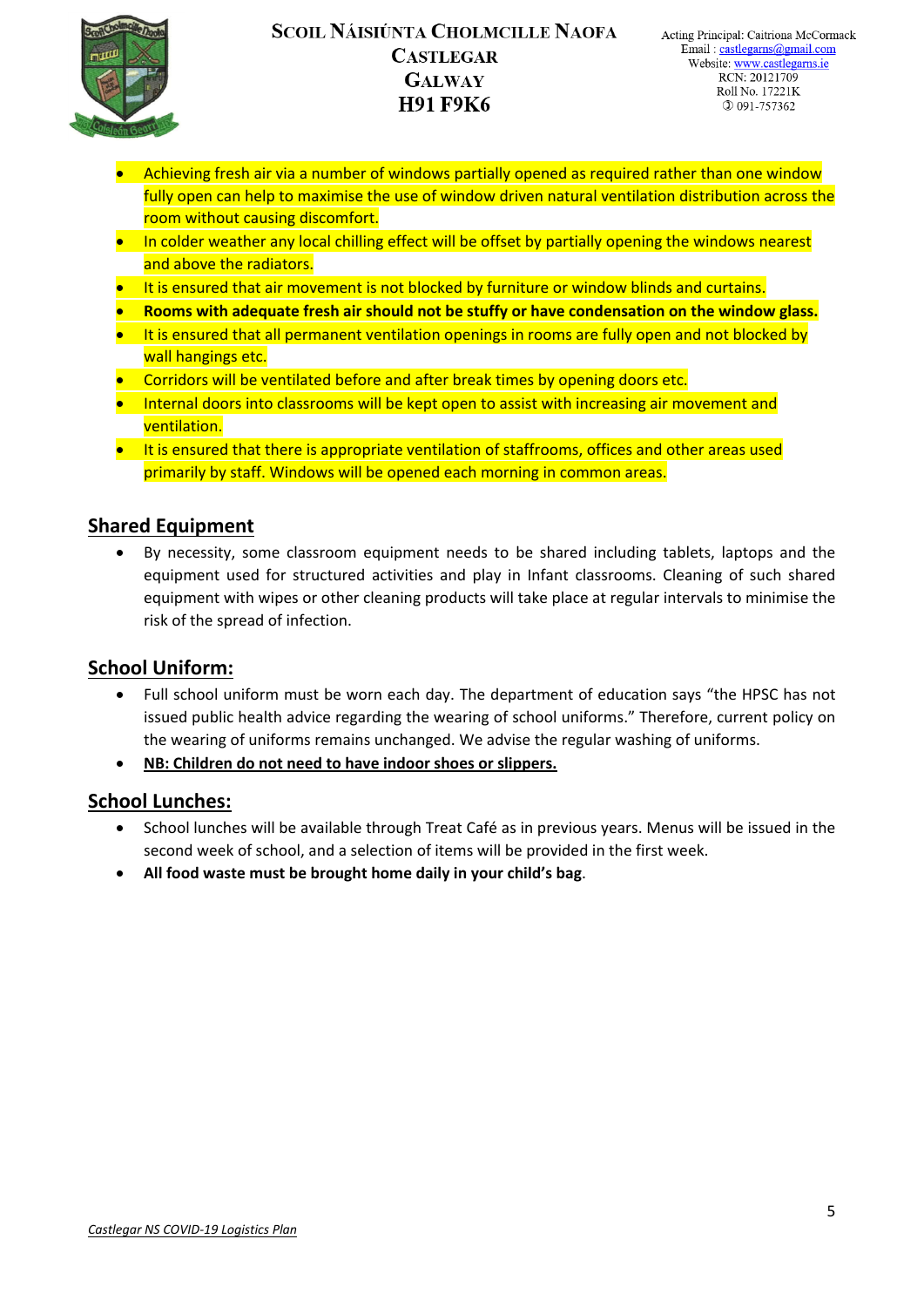

### **Break times:**

- **NB: Children do not need to have indoor shoes or slippers.**
- To avoid mixing of class bubbles, **each class bubble will have a designated play area** on either the main yard or the AstroTurf.
- Children in the special class will spend their yard time on their dedicated play area as per usual.
- Children in Infants, as always, will spend their yard time in the designated infant play area (see **Area 1 on Play area map**)
- Children in 1st & 2nd will spend their yard time in Area 2 (see **Area 2 on Play area map**)
- Children in 3rd & 4th will spend their yard time in Area 3(see **Area 3 on Play area map**)
- Children in 5th & 6th will spend their yard time in Area 4 (see **Area 4 on Play area map**)
- Yard times are as follows:
	- $O$  1<sup>st</sup> Break: 10:50 11:00
	- $\circ$  2<sup>nd</sup> Break: 12:30 1:00
- All children will be required to wash and sanitise their hands when returning to class.



### **Learning Support**

In keeping with our Special Education policy, learning support will be provided by a blended approach of inclass support and withdrawal. The provision of support will be organised in so far as possible to ensure our support teachers will work within the confines of a class bubble or two at max.

- Where a support teacher is working alongside a class teacher in a classroom, both teachers must be mindful of maintaining social distance from one another. When this is not possible PPE must be worn by each teacher.
- Where children from 3<sup>rd</sup> to 6<sup>th</sup> Class receive support in one of the SET rooms, social distancing of 1 metre will be maintained between each child in the group.
- The tables and chairs in SET rooms will be wiped clean in between different groups attending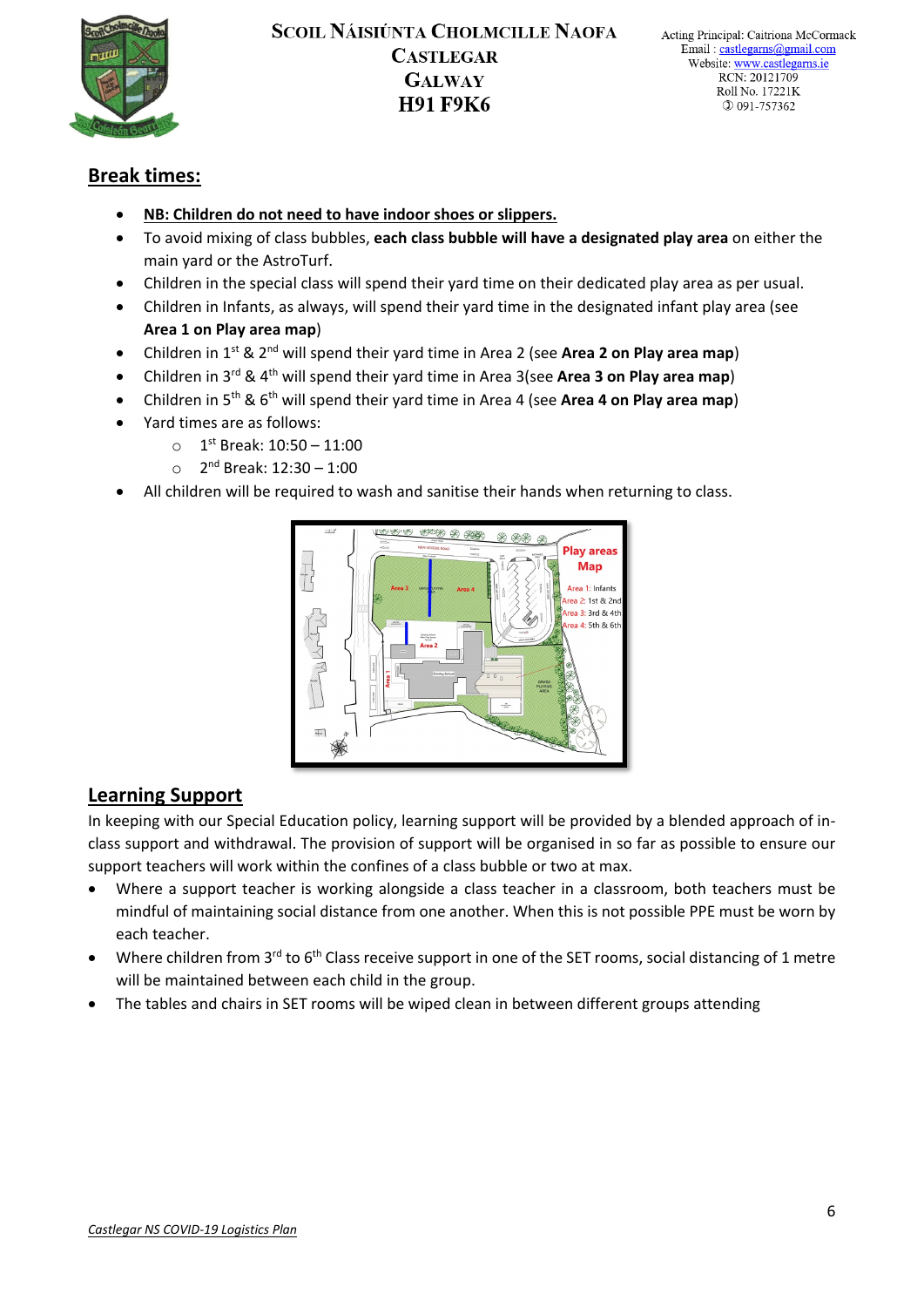

# **Stay at home if sick**

- **Children and staff must remain at home if they are displaying any cold or flu like symptoms**.
- Staff must not return to or attend school if:
	- $\circ$  They live with someone who has symptoms of the virus.
	- o They have travelled outside of Ireland.
- Children/staff will be isolated immediately and sent home if they display any of the following symptoms consistent with COVID-19:
	- o High temperature
	- o Sore throat & runny nose
	- o Cough
	- o Shortness of breath or breathing difficulties
	- Loss of smell, of taste or distortion of taste
- Parents must provide the school with 2 contact numbers for their child(ren), this is of utmost importance.

## **Dealing with a suspected case of COVID 19**

Pupils should not attend school if displaying any symptoms of Covid-19. If a pupil displays symptoms of Covid-19 while in the building, the following are the procedures will be implemented:

- Parents/guardians will be contacted immediately
- The child will be accompanied to the designated isolation area via the isolation route by a member of staff. The staff member will remain at least 2 metres away from the symptomatic child and will also make sure that others maintain a distance of at least 2 metres from the symptomatic child at all times
- Arrangements will be made for appropriate cleaning of the isolation area and classrooms involved once the child has been collected by their parents/guardian.
- **Parents will be advised to contact their GP for a consultation and to arrange a test for COVID-19 if recommended by their GP.**

The HSE will inform any staff/parents who have come into close contact with a diagnosed case via the contact tracing process. The HSE will contact all relevant persons where a diagnosis of COVID-19 is made. The instructions of the HSE should be followed.

# **Children who should not attend school**

If your child is in one of the following categories, they should not attend school –

- Children who have been diagnosed with Covid-19
- Children who have been in close contact with a person who has been diagnosed with Covid-19
- Children who have a suspected case of Covid-19 and the outcome of the test is pending
- Children with underlying health conditions **who have been directed by a medical professional** not to attend school
- Children who have returned home after travelling abroad and must self-isolate for a period of 14 days
- Children who are generally unwell, **a precautionary approach should be taken.**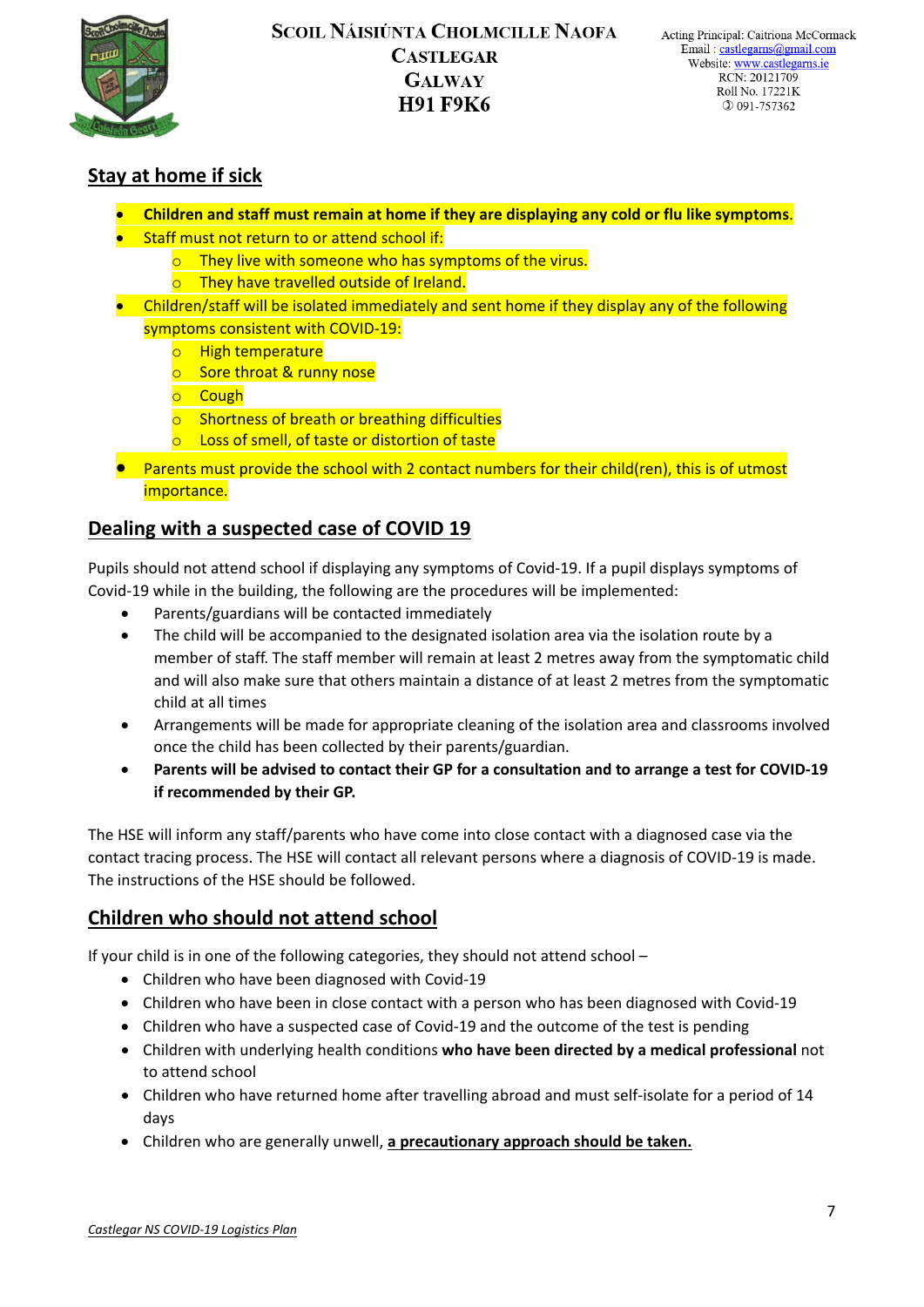

# **Cleaning:**

- The school will be cleaned at the end of each day by our contract cleaner with daily COVID-19 specific checklists to be maintained.
- High contact areas such as door handles, table tops will be cleaned during the school day as necessary. Teachers will ensure children's table tops are clear of books etc at the end of each school day.
- Each classroom will have a supply of cleaning products, hand sanitiser and disinfectant wipes for use throughout the day.
- Each teacher is responsible for cleaning down their own work area, morning and evening
- Children must wash/sanitise their hands before mealtimes and at other significant points throughout the day.
- **Children should not bring personal hand sanitisers to school**, as stated in the COVID-19 response plan for the safe opening of Primary and Special Schools… "Young children should not have independent use of containers of alcohol gel." We assure you they will have access to sanitiser in school.

# **Hygiene and PPE**

- As set out in the roadmap for reopening of schools, PPE is not necessary for children under the age of 13.
- Medical grade masks in the EN16483 category, namely Type 2R, will be provided to all staff.
- Medical grade visors will be provided to all staff.
- Lanyard hand sanitisers will be provided for all staff
- Various types of PPE will be used by school staff when/where a distance of 2 metres cannot be maintained.
- Staff are encouraged to wear PPE when/if circulating throughout the school.
- Teachers will make children aware of the proper hygiene procedures regarding hand washing and etiquette related to sneezing, coughing, or spitting.
- It is required that children and staff wash their hands after activities that are likely to soil hands e.g. playing outside or certain sporting activities. This is due to the fact that sanitiser does not work on dirty hands.
- It is required that all persons upon entering and exiting the school building sanitise their hands.
- Staff and pupils must sanitise when entering or exiting vehicles.
- We would be grateful if you could also emphasise safe behaviour in this regard to your children at home as part of the preparation for returning to school.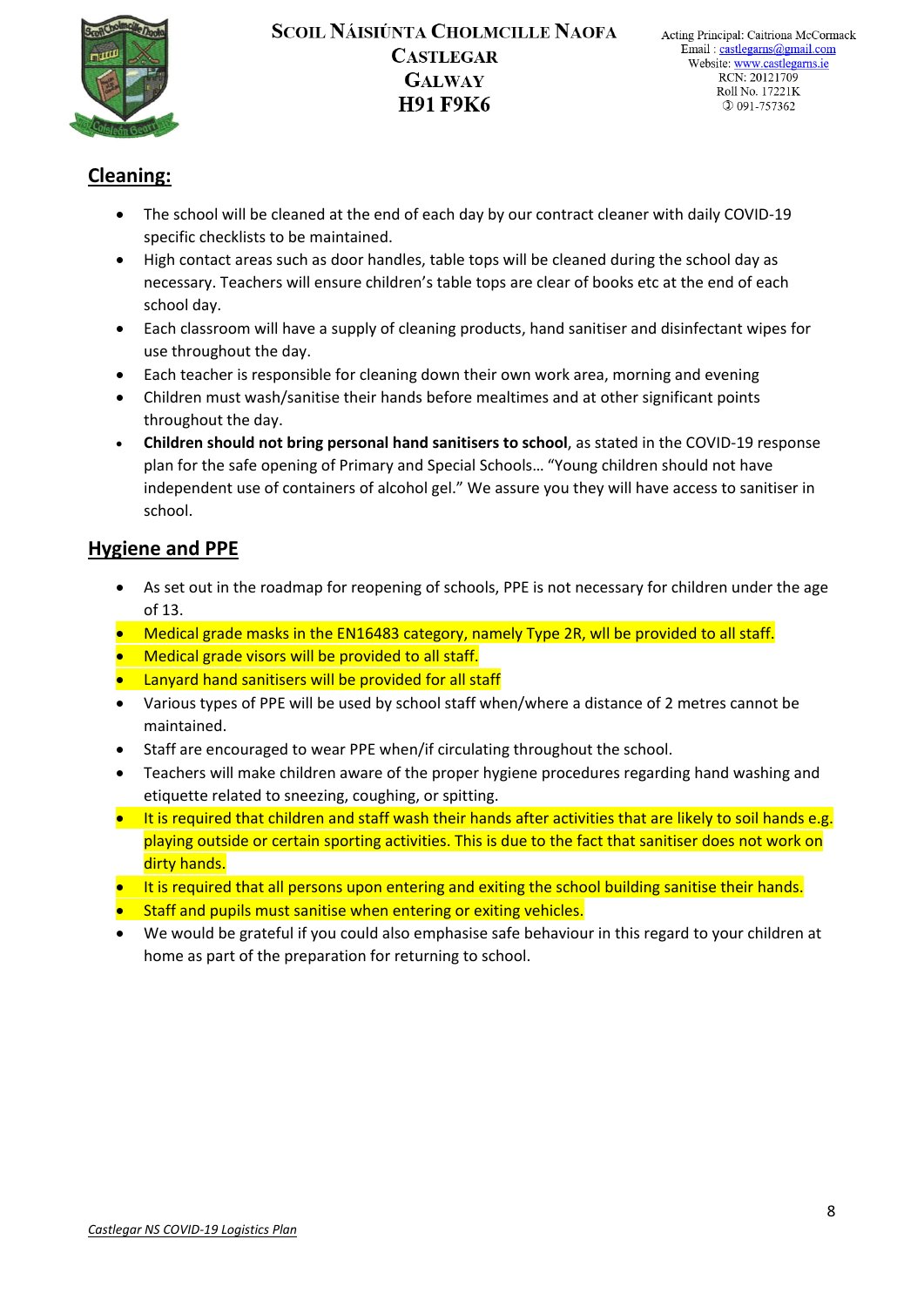

# **Access to school:**

- Visitors to school will be greatly limited and only by a **pre-arranged appointment**
- Please do not try to have meetings with members of staff in the playground at drop-off and collection times
- Meetings between parents and staff members **can only take place by prior arrangement**. (This may have to be more restrictive depending on guidance - it is quite possible that the recommendation will be for remote meetings/telephonic communications.)
- Any outside visitors to school, such as substitute teachers, maintenance workers etc must complete a contact tracing log at the office before entry is given.

# **Teaching and learning:**

- Our first priority is that the children feel safe and welcome into the school environment. We aim to make the transition back to school as easy as possible for our students.
- Much of the first period of schooling will be spent teaching new routines and hygiene procedures.
- Socialisation is very important, giving the children time to reacquaint themselves with their peers and settle back into school life. PE classes will be taught frequently
- Our focus for the children's education will firstly lie in assessing where the children are at in their learning and meeting them at that point.

**IMPORTANT: Please be aware that this is a working plan and may change upon receiving further advice from the government or as the school management and school COVID response committee see fit.**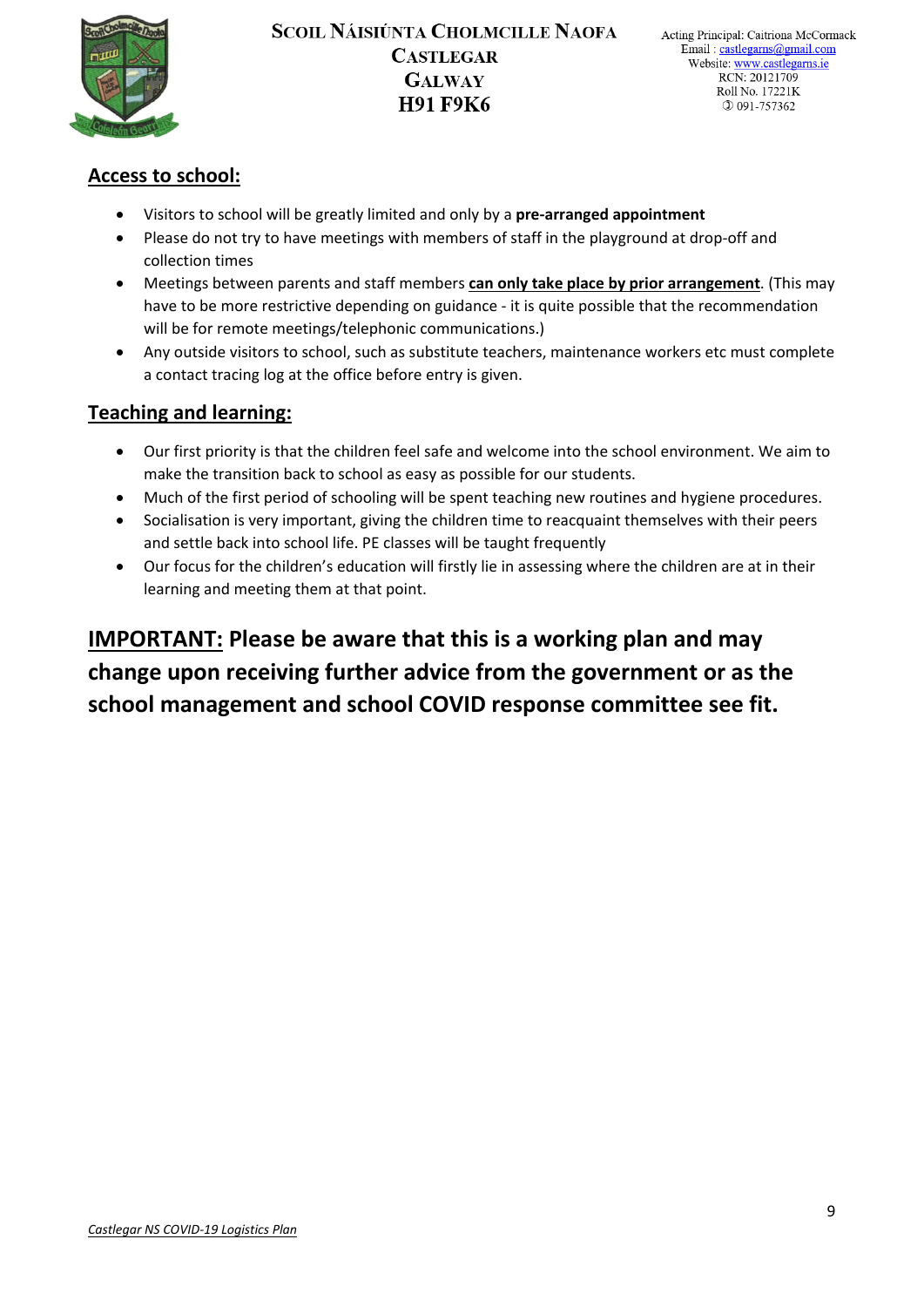

# **COVID-19 Logistics plan appendix for staff**

#### **Separate Staff Rooms:**

- There are now 2 staff rooms, the GP room has become our second staff room.
- Staff room 1 (old staff room) only 6 people allowed at any one time.

| R Kelly   | R Murphy   |
|-----------|------------|
| D McMahon | M McNamara |
| M Glynn   | A O'Connor |

• Staff room 2 (GP room)

| C Evans     | D Gleeson    | H Gaughan   |
|-------------|--------------|-------------|
| C McCormack | U Rvan       | C Schaefer  |
| S Fallon    | L Timothy    | M Callaghan |
| l Bvrne     | SCP - Claire |             |

• Please keep a 2-metre distance between yourself and others at all times.

#### **Staff toilets:**

- There are now three designated staff toilets. You must only use the toilet assigned to you.
- WC 1 single toilet beside Mary Glynn's room:

| R Murphy  | R Kelly      |
|-----------|--------------|
| D McMahon | A O'Connor   |
| M Glynn   | Claire (SCP) |

• WC 2 where washing machine & dryer is:

| C McCormack | H Gaughan |  |
|-------------|-----------|--|
| C Evans     | D Gleeson |  |
| M McNamara  | J Byrne   |  |

• WC 3 opposite new front door in new build:

| U Ryan      | C Schaefer |
|-------------|------------|
| L Timothy   | S Fallon   |
| M Callaghan |            |

#### **PPE:**

- The PPE is located in the cupboard in the GP Room and in the cupboard in the Staff room 1.
- Please use as you see fit.
- If you cannot keep 2m distance you must wear wither mask or visor.

#### **Cleaning:**

- All staff are responsible for cleaning their own work area, as they see fit during the course of the day.
- If a toilet needs cleaning during the day, please ensure to sign the checklist.

#### **Isolation room:**

- SEN teacher brings child to room & waits until the parent arrives.
- Child and teacher must wear PPE